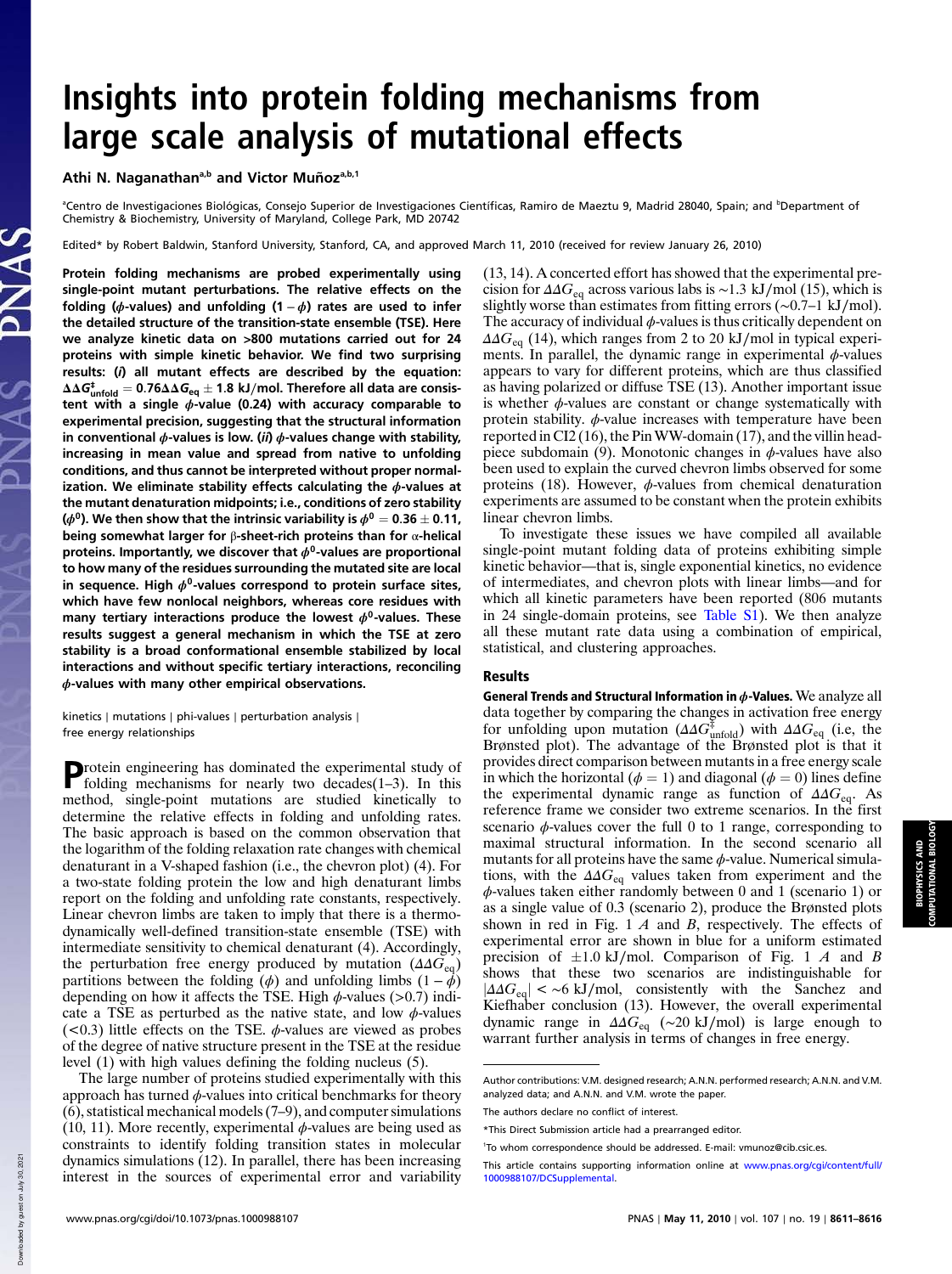



Fig. 1. Scenarios for the structural interpretation of  $\phi$ -values. (A) Simulated Brønsted plot for a scenario in which  $\phi$ -values explore all possible values between 0 and 1. Red circles are the simulation without noise. Blue circles are the same plus white noise of  $\pm$ 1.0 kJ/mol. (B) As A but for a scenario in which all mutations produce a single  $\phi$ -value of 0.3. All relevant units are in kJ/mol.

Interestingly, the Brønsted plot for the actual experimental data shows that all mutants cluster around a straight line defined by  $\Delta \Delta G_{\text{unfold}}^{\ddagger} = 0.76 \Delta \Delta G_{\text{eq}}$  (linear correlation coefficient  $r \sim 0.9$ ), corresponding to a global  $\phi$ -value of 0.24 (Fig. 2A). Therefore, the experimental data is very close to a single universal  $\phi$ -value with normally distributed error (e.g., scenario 2 as simulated in Fig. 1B), whereas the probability for it arising from scenario 1 is statistically negligible  $(p < 10^{-10})$ , see *SI Methods*). Individual mutations deviate from the correlation line with standard deviation ( $\sigma$ ) of ~1.8 kJ/mol. That is, for 68% of the data (548 mutants, dark green in Fig. 2A) the agreement is better than 1.8 kJ∕mol and is thus comparable to the experimental reproducibility in  $\Delta \Delta G_{\text{eq}}$ across labs (15). The distribution of the experimental data around a single value is homogeneous as indicated by a nonparametric jackknife test (Fig. S1). Moreover, the general behavior shown in Fig. 2A is also maintained at the protein level and thus each of the 24 datasets clusters around the global  $\phi$ -value line with mean deviations ranging between 1 and 2.5 kJ∕mol (Fig. 3).

Intrinsic Movement of the Folding TSE. The previous analysis was performed using the conventional procedure in which mutant data are compared at a fixed concentration of chemical denaturant (often water or very low denaturant concentrations). Therefore,  $\phi$ -values are by definition compared at different stabilities. One straightforward way to test for stability effects is to compare mutant and wild-type rates at the denaturant concentrations at which the mutants attain a given target stability (same  $\Delta G_{\text{eq}}$  for all mutants but different denaturant concentration). The target stability can then be changed arbitrarily by scanning through the experimental range provided by chemical denaturant. For example, for zero stability conditions ( $\Delta G_{eq} = 0$ )

Fig. 2. Empirical observations in  $\phi$ -values. (A) Conventional Brønsted plot for the 806 mutants. The red line is the linear fit that provides the global  $\phi$ -value (1-slope). The data is colored according to line proximity: closest 68% in dark green; next 27% in light green; farthest 5% in white. (B) Global ϕ-value obtained in isostability conditions (Blue Circles and left scale) and fluctuations from the line defining the global  $\phi$ -value (Red Circles and right scale) as a function of protein stability. Lighter color indicates high stability conditions met by less than 90% of the mutants. Error bars correspond to 95% confidence. All relevant units are in kJ/mol.

 $\Delta \Delta G_{\rm eq}$  and  $\Delta \Delta G_{\rm unfold}^{\ddagger}$  are calculated at the chemical denaturation midpoints of the mutants. From here onward  $\phi$ -values calculated this way are termed isostability  $\phi$ -values.

The striking result is that the global isostability  $\phi$ -value obtained from linear regression of the Brønsted plot increases linearly as  $\Delta G_{eq}$  decreases (blue in Fig. 2B). The effect is very pronounced, with the global isostability  $\phi$ -value going from 0.2 to 0.5. This trend indicates that there is intrinsic Hammond behavior in chemical denaturation experiments. What is most remarkable is that the monotonic change in global isostability  $\phi$ -value is observed for proteins and mutants that exhibit linear chevron limbs. This increase is accompanied by larger variability in individual isostability ϕ-values: from ∼1.6 kJ∕mol in native conditions to ∼2.5 in highly destabilizing conditions (red in Fig. 2B). Fig. 2B indicates that, as the TSE becomes more native-like in terms of stabilization free energy (higher  $\langle \phi^{\rm iso} \rangle$ ), the variability observed at the residue level also increases.

The effects shown in Fig.  $2B$  are related to systematic changes in the slopes of the chevron limbs  $(m_f \text{ and } m_u)$  between mutants and wild-type proteins. Such slope changes are of two kinds: (i) increasingly steeper chevrons (larger  $m_{\text{kin}} = m_u - m_f$ ) as  $\Delta \Delta G_{\text{eq}}$ increases, and (ii) larger increases in  $-m_f$  than in  $m_u$  (larger  $\beta_T = -m_f/m_{\text{kin}}$ ). Although experimental errors in chevron slopes are often large, the two trends are clear at the protein level for most cases (Table S2). Increases in  $\beta_T$  have been discussed in detail for proteins such as L23 (19) and reflect Hammond TSE displacements. The increases in  $m_{\text{kin}}$  are nonclassical effects that could be explained with structural changes in one of the two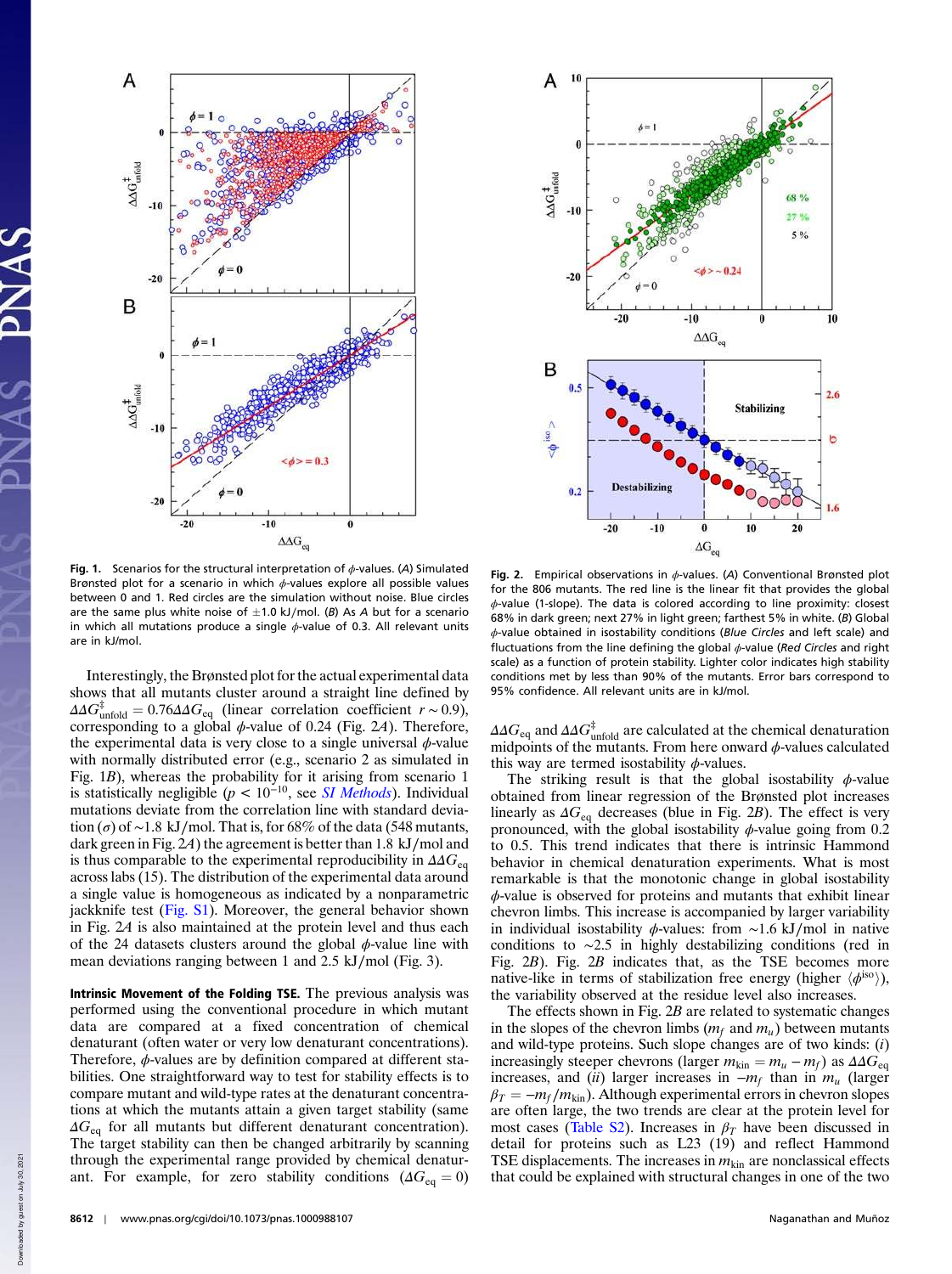

Fig. 3. Brønsted plot of the 24 protein datasets. The red line and the scales are identical to Fig. 2A. Dashed lines signal the swath corresponding to  $2\sigma$ (i.e. 3.9 kJ∕mol). The proteins are identified by their pdb code. Open circles correspond to the same 5% most deviating mutations shown in white in Fig. 2A. σ is the standard deviation of the fluctuations of each protein dataset from the global correlation line ( $φ = 0.24$ ). All relevant units are in kJ/mol.

ground states: either disruption of residual structure in the unfolded state induced by mutation (20, 21) or distortions of the native structure proportional to denaturant concentration.

Eliminating Stability Effects and Estimating the Intrinsic Variability in  $\phi$ -Values. To eliminate stability effects we redefine the  $\phi$ -value to zero stability ( $\Delta G_{\text{eq}} = 0$ ), where there is no net folding bias. As an additional advantage, at zero stability the folding and unfolding rates are determined with highest precision. The global  $\phi$ -value calculated at zero stability ( $\phi^0$  from hereafter) is ~0.36, and the scatter from the correlation line in the Brønsted plot is minimally increased to ~1.9 kJ/mol (Fig. 4A). The global  $\dot{\phi}^0$ -values for the 24 protein datasets (obtained from the Brønsted slopes) are also statistically consistent with a global  $\phi^0$ -value of 0.36 (mean ~0.34 and standard deviation ∼0.08).

Interestingly, the deviations from the global  $\phi^0$  are directly proportional to the perturbation magnitude. This is shown in Fig. 4B using a clustering analysis in which the >800 mutants have been optimally grouped according to their experimental  $\Delta \Delta G_{\text{eq}}$ values (Methods). The cluster analysis allows extricating the intrinsic variability in  $\phi^0$ -values from the experimental error in  $\Delta\Delta G_{\text{eq}}$ . The intercept of the correlation line with the ordinate at ∼1 kJ∕mol provides a direct estimate of the overall experimental precision (variability when  $\Delta \Delta G_{\text{eq}} = 0$ ). Furthermore, from the correlation slope of ∼0.11 we estimate that the intrinsic variability in  $\phi^0$ -values is  $0.36 \pm 0.11$ . This is an important result that indicates that the  $\phi^0$ -value fluctuations of Fig. 4A do include some structural-energetic information. To explore trends at the protein level we can plot the mean  $\phi^0$  and  $\Delta \Delta G_{\text{eq}}$  values for the 24 datasets on top of the correlation line (inset to Fig. 4B). This exercise shows that all protein datasets are reasonably close to the global line (within 0.8 kJ∕mol), but there is significant scatter that signify that some datasets are more polarized (above the line) or more diffuse (points well below the line). Coloring the points according to the protein structural type hints a pattern in which the intrinsic  $\phi^0$  variability seems to be larger for all- $\beta$ proteins (blue) than for α-helical proteins (red), with mixed α∕β proteins lying in between (dark green for β content >30% and pale green for  $\beta$  content  $\leq 30\%$ ). This weak structural pattern agrees with recent theoretical predictions (22).

Protein Packing and Local Interactions as Primary Determinants of  $\phi^0$ -Values. To further investigate the structural information in  $\phi^0$ -values we again resort to a clustering approach. The clustering

procedure allows to objectively group mutants according to specific properties and to reduce experimental error and undesired heterogeneity through averaging within each cluster. We clustered mutations based on the structural-packing properties of



COMPUTATIONAL BIOLOGY

Fig. 4. Eliminating stability effects in  $\phi$ -values. (A) Brønsted plot obtained at the chemical denaturation midpoint (zero stability) for the 806 mutants. Colors as in Fig. 2A. (B) Correlation between the fluctuations from the line defining the global  $\phi$ -value (standard deviation,  $\sigma$ ) and  $\Delta\Delta G_{\text{eq}}$  for the 806 mutations grouped in 10 clusters according to  $\Delta\Delta G_{\text{eq}}$ . (Inset) Superposition of the mean deviation for each of the 24 protein datasets. Proteins have been colored according to structural class: (Blue) all-beta, (Red) α-helical, (Dark Green)  $\alpha + \beta$  with more than 30% β-sheet, (Pale Green)  $\alpha + \beta$  with 30% β-sheet or less. All relevant units are in kJ/mol.

Downloaded by guest on July 30, 2021

Downloaded by guest on

July 30, 2021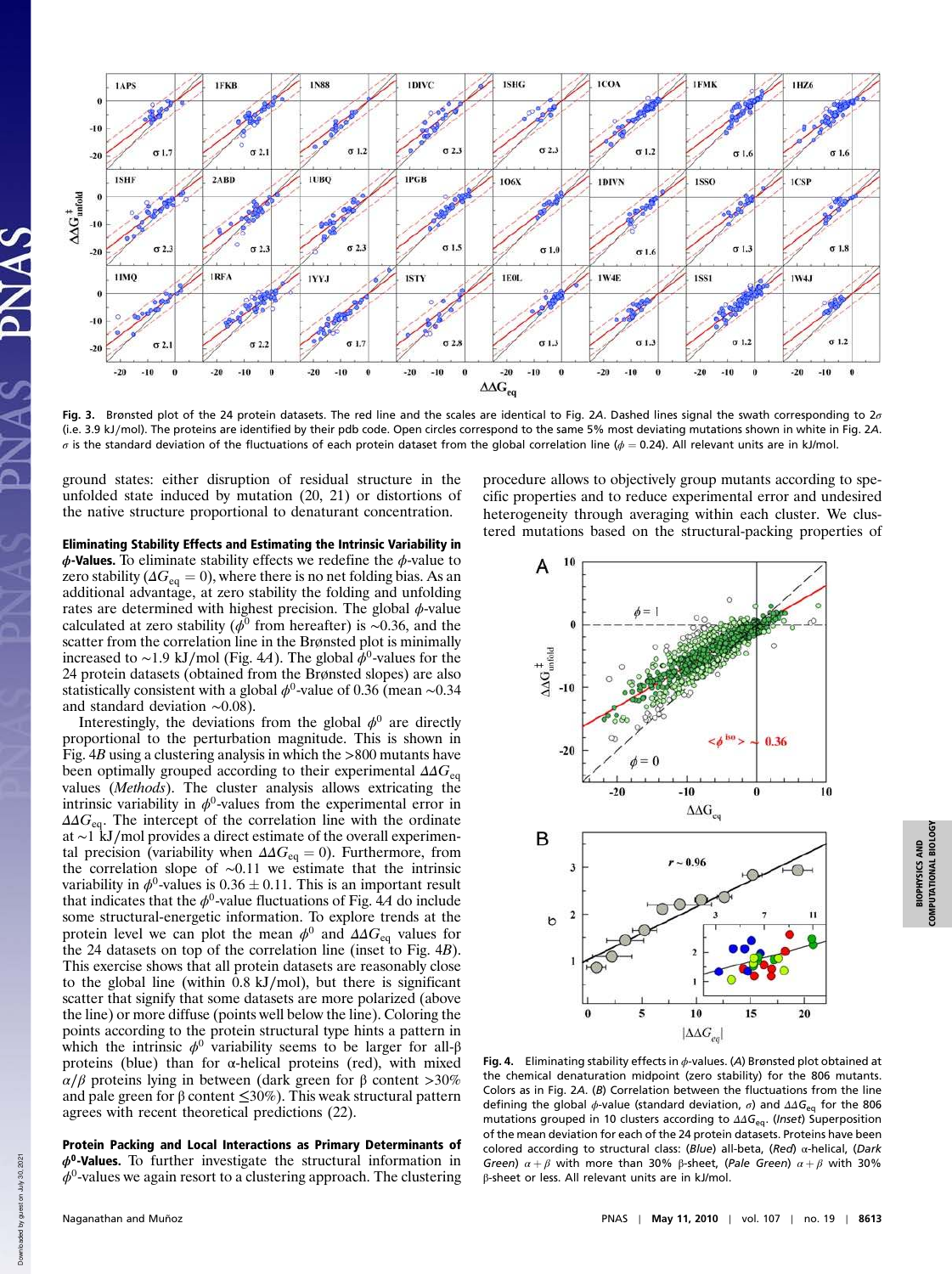the mutated site as defined by three parameters: the number of residues with atoms within a 0.68 nm radius of the mutated residue (spatial neighbors), the side-chain solvent accessibility (ASA), and the fraction of neighbors within four residues in sequence (local neighbors). These three parameters determine quite precisely whether the mutated site is in the protein core or on the surface as well as the contribution from local contacts (i.e., secondary structure).

A first observation is that mutant perturbations are proportional to the packing density around the mutated site. This is shown as a strong correlation between  $\Delta \Delta G_{eq}$  and the number of spatial neighbors (Fig. 5A). Similar results are obtained with different numbers of clusters, other distance cut-offs (0.5– 0.7 nm), counting atoms, and including or neglecting the backbone. This result is in fact a generalization of previously reported correlations for side-chain deletions (23). In other words, the closer the mutated site is to the protein core, the larger the resulting perturbation. The implication is that there is a strong connection between packing environment and stabilization energetics. The proportionality shown in Fig. 5A also suggests that mutant perturbations propagate to all surrounding chemical groups, even beyond the first coordination shell.

A second observation is that  $\phi^0$ -values are proportional to the fraction of local residue neighbors, as demonstrated by a strong linear correlation (r ∼ 0.96 with slope ∼1 and ∼zero intercept) (Fig. 5B). Therefore, the global  $\phi^0$ -value seems to reflect the average contribution from local neighbors to the packing of globular proteins, which is indeed very uniform, mostly independent of protein topology, and similar in magnitude to the global  $\phi^0$ -value (Fig. 5C). By the same token, the variability in  $\phi^0$ -values is related to the packing heterogeneity at the single site level, which depends mostly on the location on the protein structure. For core residues, the fraction of local neighbors is low (green in Fig. 5C) because these residues are surrounded by many nonlocal neighbors, whereas surface residues have high local fractions owing to the fewer nonlocal neighbors (magenta in Fig. 5C). These differences are evident in the >800 mutated sites,

which exhibit a quite broad distribution of local fractions with mean at 0.35 (Fig. 5D).

Fig. 5  $A-D$  indicate that the higher  $\phi^0$ -values correspond to mutations in sites surrounded by few packing neighbors and that produce very small perturbations. The influence of these mutants on the overall behavior is thus small in terms of total free energy: The two clusters with highest  $\phi^0$ -values in Fig. 5B produce an average perturbation of ∼3.1 kJ∕mol. Nevertheless, the correlation between  $\phi^0$ -value and the fraction of local neighbors is very strong, independent of the numbers of clusters employed (Fig. S2), and further corroborated by the Brønsted plot at zero stability for the 153 mutations on exposed sites (>50% ASA), which produces a slope of ∼0.56. The importance of Fig. 5 A and  $B$  is that they directly connect the intrinsic variability in  $\phi^0$ -values with the contribution of local interactions to the structural-energetic environment of the mutated site. Protein core residues have dense packing environments with many neighbors, result in large perturbations, and exhibit low  $\phi^0$ -values because local interactions contribute little to their energetic environment (Fig. 5E). Residues on the surface are surrounded by few mostly local neighbors and, accordingly, produce much smaller perturbations with higher  $\phi^0$ -values (Fig. 5E). Based on this premise, the global  $\phi^0$ -value reflects the overall contribution from local interactions to protein stability, which to a first order approximation is proportional to the fraction of local neighbors in globular proteins structures.

Looking Beyond General Packing Effects. In principle, folding topology, aminoacid sequence, and mutation palette should further modulate the energetic-structural contribution from local interactions. In this regard, it is interesting to take a closer look at the 5% largest outliers in Fig. 4A. The first realization is that many of these mutations are in sites with unusual packing properties or with local fractions well away from 0.36 (Table S3). Simply using the local neighbor fraction as direct estimate of the  $\phi^0$ -value reduces the deviations by 0.7 kJ∕mol on average. The remaining variability is still large (∼4 kJ∕mol), and hence it is tempting to assign it to detailed energetic changes in the TSE. However, the



Fig. 5. Packing and local interactions as primary determinants of  $\phi$ -values. (A) Mutant perturbation free energies versus the number of residues surrounding the mutated site. Error bars are one standard deviation. ΔΔG<sub>eq</sub> variability ranges from 2 to 5 kJ/mol per cluster. (B)  $\phi^0$ -values versus the fraction of local neighbors. Vertical error bars are 68% confidence from linear fits to the Brønsted plot of each cluster. Horizontal error bars correspond to one standard deviation. (C) Mean fraction of local neighbors in the residue packing environments of globular protein structures (Yellow). Green shows only buried (61%) and magenta only solvent-exposed (39%) residues. (D) As C for the 806 individual mutated sites. (E) Depiction of the folding TSE at zero stability with buried backbone and local interactions made (Blue). Long-range interactions (Red) form after crossing the barrier. This translates into lower or higher  $\phi^0$ -values depending on the fraction of local residues surrounding the mutated site (shown in Green).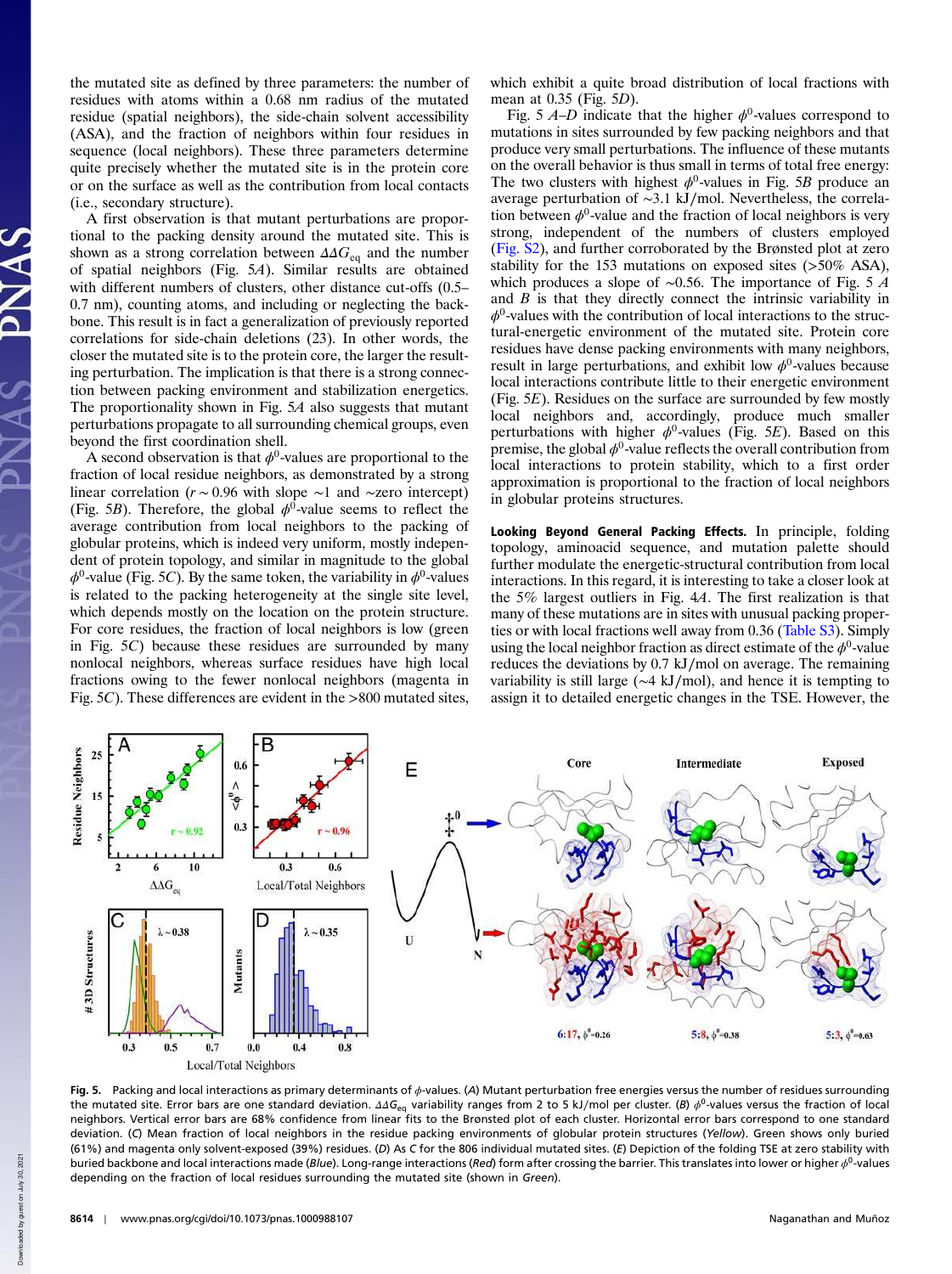|  | Table 1. Multiple mutations in single sites |  |  |
|--|---------------------------------------------|--|--|
|  |                                             |  |  |

| Site               | $\langle \Delta\Delta G_{\text{eq}} \rangle$ | $\langle \phi \rangle$ | $\langle \phi^0 \rangle$ | Local/Total | ASA |  |  |
|--------------------|----------------------------------------------|------------------------|--------------------------|-------------|-----|--|--|
| T22*               | 3.66                                         | 0.56                   | 0.52                     | 0.46        | 54% |  |  |
| $E24$ <sup>+</sup> | 6.88                                         | 0.32                   | 0.38                     | 0.25        | 12% |  |  |
| $R40^+$            | 4.94                                         | 0.86                   | 0.66                     | 0.28        | 51% |  |  |
| $541^+$            | 5.62                                         | 0.08                   | 0.61                     | 0.31        | 1%  |  |  |
| $T47^{\dagger}$    | 3.69                                         | 0.67                   | 0.69                     | 0.36        | 49% |  |  |
| *drkN SH3          |                                              |                        |                          |             |     |  |  |

<sup>†</sup> fyn SH3

vast majority of these mutations involve very large changes in chevron slopes (i.e., >20%), which suggest significant changes in ground states (20, 21) and make these mutations inappropriate for a standard  $\phi$ -value analysis (24).

A more powerful strategy is to look for systematic trends in multiple mutations at single sites. As a first step, comparing the 55 sites with mutations to both Ala and Gly shows that for most sites, and regardless of solvent accessibility and secondary structure, Ala and Gly produce the same result within the ∼1.4 kJ∕mol combined experimental precision (Fig. S3). This result confirms that packing properties are a stronger determinant of  $\phi^0$ -values than any mutation-dependent energetic effect. Unfortunately, very little systematic information is available on multiple mutations. The most comprehensive analysis comes from the Davidson group, which has produced extensive mutant collections in single sites of SH3 domains (ref. 25 and references therein). Interestingly, these mutant collections produce linear Brønsted plots with disparate slopes, indicating highly heterogeneous  $\phi$ -values (Table 1). Out of these, the mostly buried E24 exhibits an average local fraction that agrees well with the  $\phi^0$ -value. S41 is a clear case of noncanonical TSE effects because all mutations slow down both the folding and unfolding rates, and as such it is beyond the scope of this analysis. The other three sites are located on the exposed face of β-sheets and produce high  $\phi^0$ -values. For T22  $\phi^0$ -value and fraction of local neighbors agree well. The other two (R40 and T47) are more intriguing. Their side chains are exposed and the  $\phi^0$ -values are high (0.6–0.7), but the fraction of local neighbors is average (Table 1). However, Davidson and coworkers found a strong correlation with the intrinsic β-sheet propensity of the substituting aminoacid (25). Their results nicely confirm that high  $\phi^0$ -values do correspond to sites that are mostly stabilized by local interactions and suggest that the apparently larger intrinsic  $\phi^0$  variability in β-sheet proteins (blue in inset to Fig. 4B) may be due to a more heterogeneous distribution of local and nonlocal stabilization throughout these structures, in agreement with recent theoretical analysis (22).

## Discussion

Correcting for Intrinsic Stability Effects in  $\phi$ -Values. Our global analysis indicates that the  $\phi$ -values from chemical denaturation experiments are not constant parameters but linear functions of protein stability ( $\Delta G_{eq}$ ). Therefore, chemical denaturation induces intrinsic TSE movements, similarly to temperature (9, 16, 17) and to the predictions from simple statistical mechanical models (26, 27). It is important to recapitulate that these results have been obtained on proteins with linear chevron limbs. It follows that linear chevrons are not an indication of a structurally well-defined transition state. Nor do they provide on their own sufficient justification for the applicability of the conventional  $\phi$ -value analysis. What emerges from these considerations is that  $\phi$ -values need to be corrected for the changes in stability induced by mutation before they can be interpreted in structural or mechanistic terms. This is relevant for experimentalists and theorists and most significantly when experimental  $\phi$ -values are to be used as constraints in molecular simulations. Here we propose to calculate  $\phi$ -values at the mutant chemical

denaturation midpoint  $(\phi^0)$ , which provides a standard thermodynamic reference and improvements in experimental precision.

Physical Basis for a Universal  $\phi$ -Value with Limited Site-to-Site Variability. Once we eliminate effects from protein stability and experimental error we find that all mutant data are described with the expression  $\phi^0 = 0.36 \pm 0.11$ . This result raises two important questions: (i) What are the physics behind a global  $\phi$ -value that changes with stability?  $(ii)$  Why is the intrinsic variability in individual  $\phi$ -values low?

Regarding the first question, a universal  $\phi$ -value would suggest that proteins commit to folding (reach the TSE) by realizing a given amount of stabilization free energy. As the net free energy stabilizing the native state decreases (e.g., by adding chemical denaturant) the fraction required to reach the TSE grows. These observations coincide with theoretical predictions from energy landscape approaches, which view folding barriers as entropic bottlenecks caused by the imperfect compensation from stabilization free energy during the early folding stages (28). Along these lines the TSE simply corresponds to the folding stage with the largest imbalance, which obviously depends on how much free energy is to be gained upon complete folding. The agreement is in fact quantitative. The capillarity approximation of energy landscape theory predicts that the TSE occurs at 8/27 or 0.29 (29). Simple 1D free energy surface models, which have been successfully used to analyze fast-folding kinetics (30), closely reproduce the global  $\phi$ -value as function of stabilization energy shown in Fig. 2B (31). It is also remarkable that the global  $\phi$ -value in native conditions ( $\phi$ <sup>iso</sup> ~ 0.25) agrees almost exactly with independent empirical estimates of the fraction of net stabilization free energy realized at the TSE for six two-state-like proteins (i.e.,  $0.27 \pm 0.05$ ) (32).

The limited intrinsic variability in  $\phi^0$  ( $\pm$ 0.11) implies that values close to 1 are statistically extremely rare and, according to Fig. 5, connected to small free energy perturbations and large experimental uncertainty. Furthermore,  $\phi^0$ -values seem to be largely independent of the mutation palette. These apparently surprising results seem to arise from two combined factors. First, the perturbations produced by single-point mutations propagate to all surrounding chemical groups and thus are not very sensitive to fine structural details. Second, the TSE at zero stability has realized only one third of the native stabilization free energy (or at least of the free energy affected by mutation), of which local interactions seem to play the major role (Fig. 5B). Such unfolded-like energetics suggests by extension a TSE with high conformational entropy (e.g., see ref. 32) and little structure beyond backbone conformation. Further support for this argument is found in the fact that  $\phi$ -value variability increases together with the global  $\phi$ -value in denaturing conditions (Fig. 2B). As an interesting side effect, this suggests that a simple strategy to maximize the structural information provided by mutational analysis is to determine the  $\phi$ -values in highly denaturing conditions, where the TSE is energetically most native-like.

Implications for the Mechanisms of Folding. The intrinsic variability in  $\phi^0$ -values is clearly connected to general structural properties of the TSE. The correlation between  $\phi^0$  and the fraction of local site-neighbors (Fig. 5B) suggests that individual  $\phi^0$ -values reflect the contribution from local interactions to the stabilization free energy of the mutated site and, on average, of the whole protein. This finding explains why, despite all the above, theoretical predictions based on protein 3D structures reproduce some of the experimental patterns in  $\phi$ -values (7, 8, 10, 33). The connection between  $\phi^0$ -values and the stabilization from local interactions also has important mechanistic ramifications.

Fractional  $\phi$ -values are typically explained with two alternative TSE scenarios:  $(i)$  a single expanded structure with most interactions weakened except the folding nucleus  $(5)$ ; or  $(ii)$  a partly